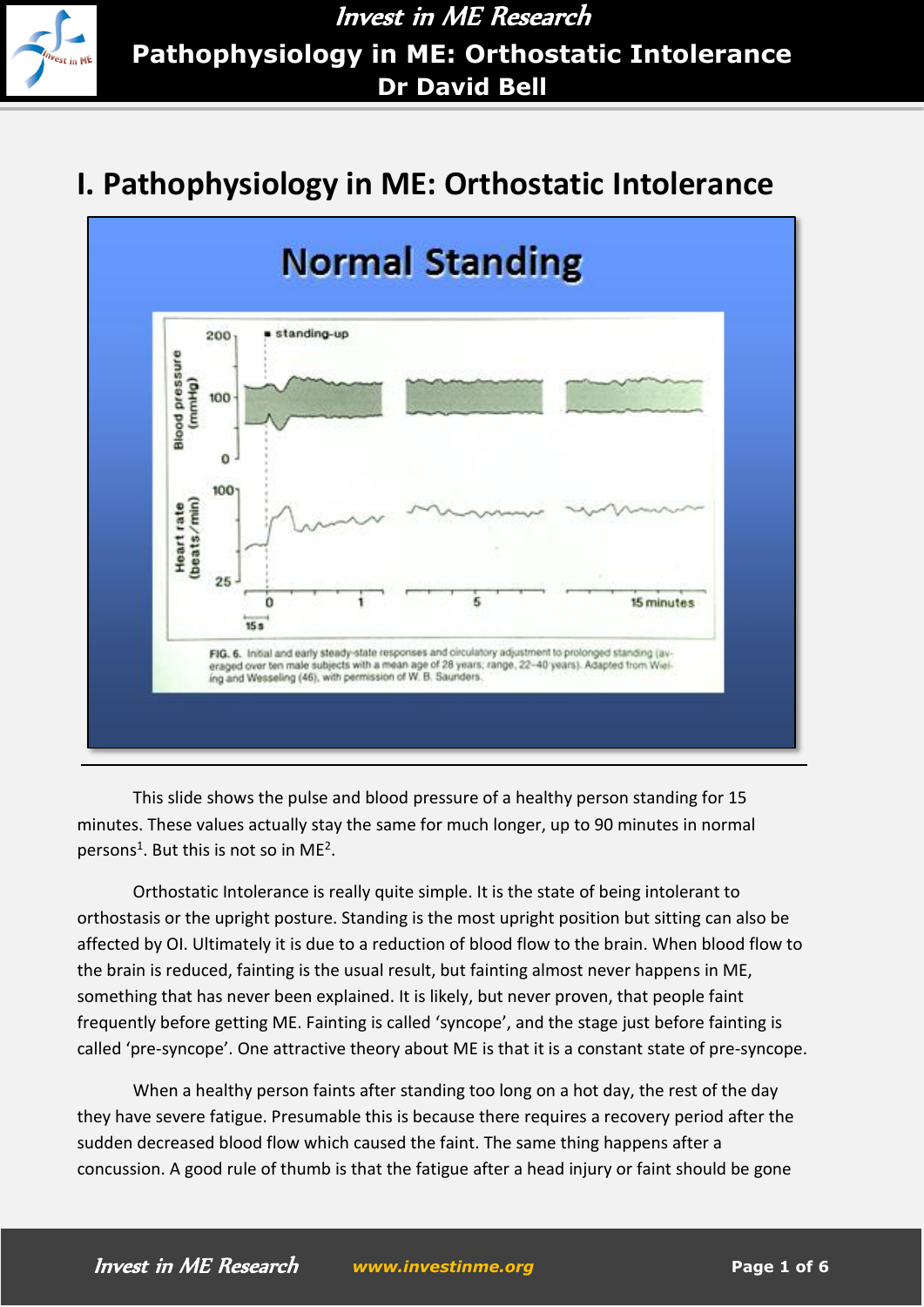## **Pathophysiology in ME: Orthostatic Intolerance**



after a good night's sleep, a sleep that is 'restorative', again, something that does not occur in ME.

Here is a good way to tell if you have orthostatic intolerance. You are walking around the supermarket for fifteen minutes and you are doing alright. The act of walking helps to circulate blood to your brain by the muscle contractions in your legs. Then you stand at the check-out counter and the person in front of you has lots of coupons. You stand still for ten minutes and then you feel that you have to lie down. The standing still causes blood to pool in the legs and less gets to the brain. This is orthostatic intolerance.

Or, a nice hot shower in the morning to wake you up makes you go back to bed. The heat from the shower will dilate the blood vessels of the body, particularly the legs, and less blood is left over to get to the brain. Or a big pasta meal causes the gut vessels to open and you get exhausted. This is post-prandial fatigue, because the increased blood to the gut to digest the meal means less to the brain.

A way of testing this in the office is to have the patient lie down on the examination table for fifteen minutes with pulse and blood pressure being taken. Then the patient stands quietly beside the table (but not resting on it) and the nurse takes pulse and blood pressure every five minutes. It is essential that there be no movement during this time. The patient stands for as long as possible until collapse. Actually, the patient should lie down just before the syncope, and most good nurses can predict this.

A healthy person can stand like this for 90 minutes. Soldiers can stand still, at attention for many hours. But a person with ME can stand, on average fifteen minutes in my experience, although this has a wide variation. This bedside test I call the "poor man's tilt table test." Actually, I think it is better than a full tilt table test because it more closely replicates what happens during everyday life.

There are five different types of orthostatic intolerance that occur during this test: 1) postural orthostatic tachycardia syndrome or POTS. This is defined by the pulse going up 28 beats per minute or more during quiet standing. 2) Orthostatic narrowing of the pulse pressure or ONPP. The pulse pressure is the difference of the lower BP number subtracted from the upper number. In order to circulate blood well, there needs to be a pulse pressure of at least twenty. A healthy person with a BP of 120/80 has a pulse pressure of 40 mm Hg. 3) Orthostatic hypotension (OH) is where the blood pressure drops significantly on standing. 4) Diastolic hypertension (DH) is where the lower BP number goes up because of blood vessels constrict in an attempt to compensate for standing. It is pretty rare in ME. And 5) delayed orthostatic hypotension where the blood pressure drops after standing for five or ten minutes. All of these types of orthostatic intolerance cause a decrease, (or further decrease) of blood flow through the brain.

For the clinician, looking at the symptoms of someone at the ten minute mark is very instructive. The patients are wobbly, in obvious pain, pale, and sometimes will slur their speech. Their cognitive functions are impaired. However, despite the discomfort, they continue standing,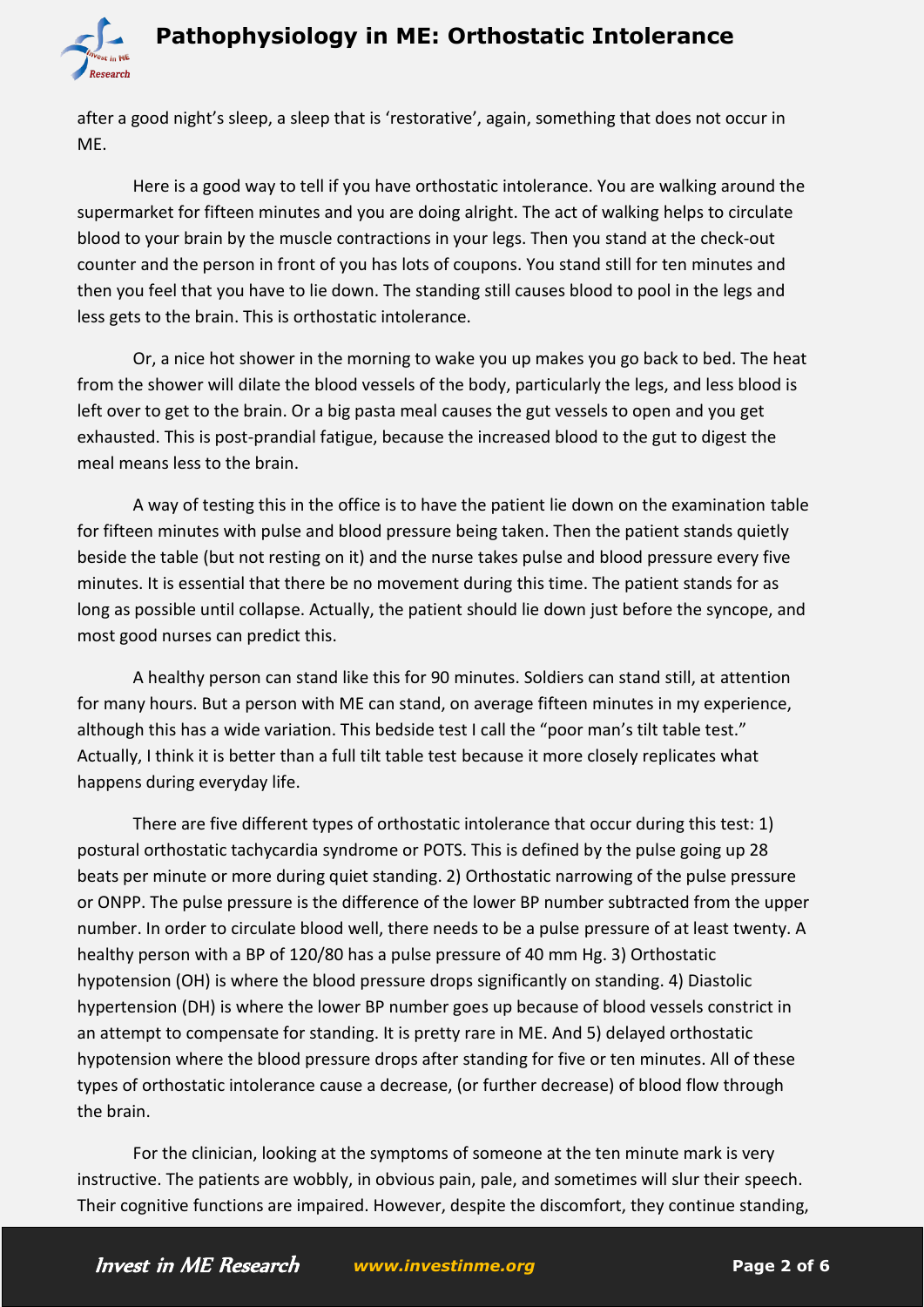

sometimes when their pulse and blood pressure predict that they could not be standing. Seeing a patient whose pulse is 140 or blood pressure falling toward zero yet they are still standing is a mark of how often this happens to them – they are used to it. Ignorant physicians say that ME patients are wimps, yet no one would not be able to stand in these circumstances.

A word of caution – this test can be followed by significant post-exertional malaise (PEM), particularly if the patient passes out during the test.



## **POTS**

In this slide the yellow area is a continuous blood pressure reading with the scale on the left, while the blue line is the pulse with the scale on the right side. The blood volume of this patient is printed in the right side, a subject that we will come to later. Actually there are three abnormalities here: POTS and orthostatic narrowing of the blood pressure. The blood volume is abnormal and was measured about a week before this standing test was done.

At the end of the rest period the blood pressure was 130/84 which is normal and the pulse was 84, also normal. Many persons with ME will have a resting tachycardia, sometimes around 110 beats/min. At ten minutes the pulse is up to 105 and continues up to 140 bpm, at which time the test was terminated 40 minutes after beginning. The blood pressure stayed OK for a bit but by ten minutes was 125/100 showing slight diastolic hypertension and some narrowing of the pulse pressure. By the test termination at 40 minutes, the pulse pressure was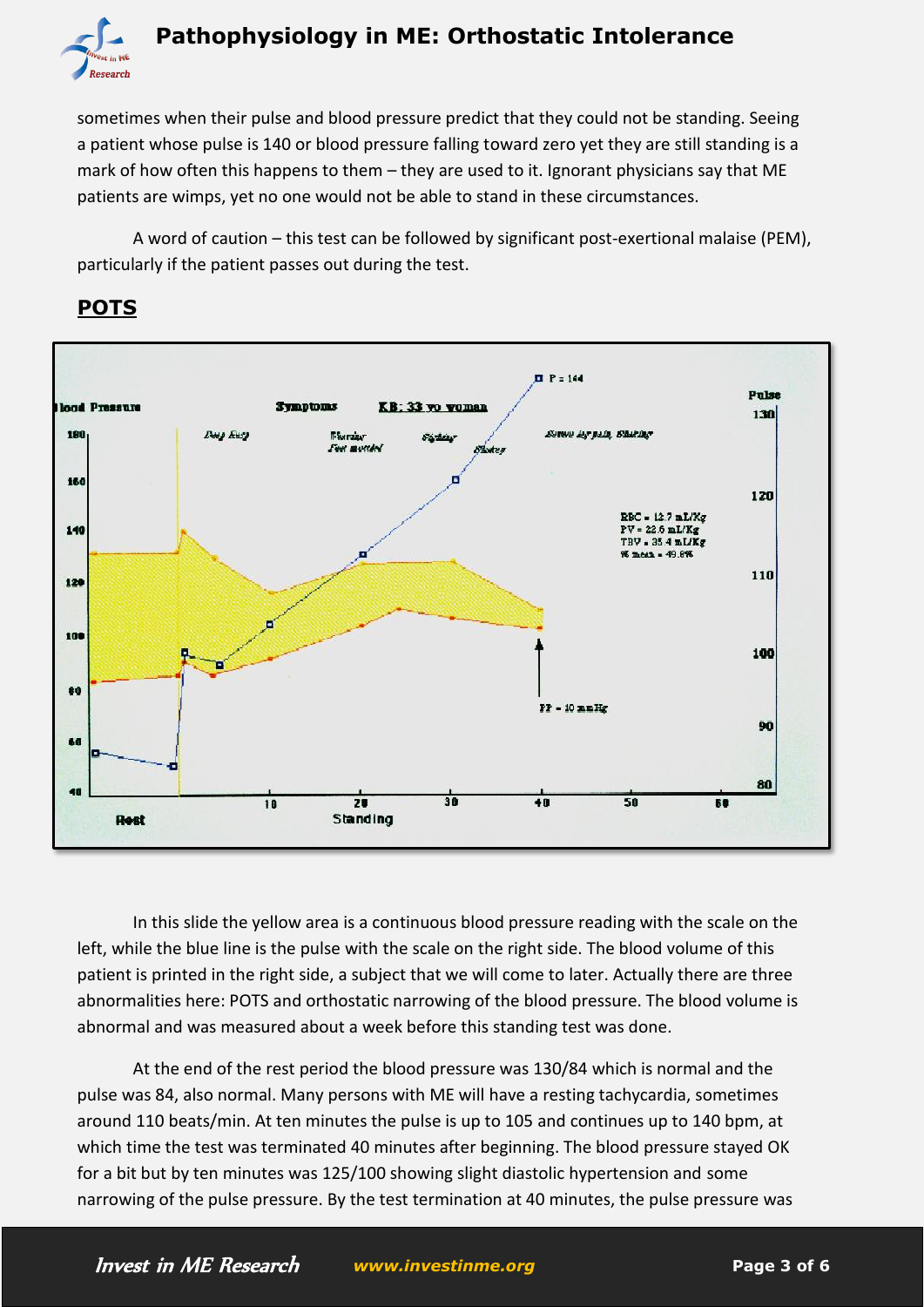

down to 10 mm Hg. The important thing here is that you cannot circulate blood in your brain with a pulse of 140 and a pulse pressure of 10 mm Hg.

At the time of the test termination she looked terrible. She looked like she always looked after standing still for 40 minutes. And the numbers suggest that she should have been in an intensive care unit somewhere. Someday, when ME becomes recognized, it will be illegal to do this test in the office. But I have done it in well over 100 persons in my office; no one has had any dangerous or worrisome complications like stroke or heart attacks. This sort of thing happens to them every time they stand still in the grocery store checkout line.



This slide portrays POTS (pulse up 40 bpm from resting), orthostatic narrowing of the BP (to 9 mm Hg), and orthostatic hypotension (fall of systolic blood pressure from 160 to 90 immediately upon standing). Many of the kids in the fludrocortisone studies<sup>[3](#page-4-2)</sup> probably had graphs that looked like this. Obviously, this woman felt light headed upon standing but this was ignored. Her physician wanted to treat her for hypertension with diuretics.

Note the blood volume numbers, again done a week or two before this test. Her blood volume was 56.5% of a normal person's volume. For anyone with hypertension with his or her ME, it is essential to do a blood volume test because of the irony of 'hypovolemic hypertension'. Most normal persons with hypertension have 'hypervolemic hypertension' and the treatment is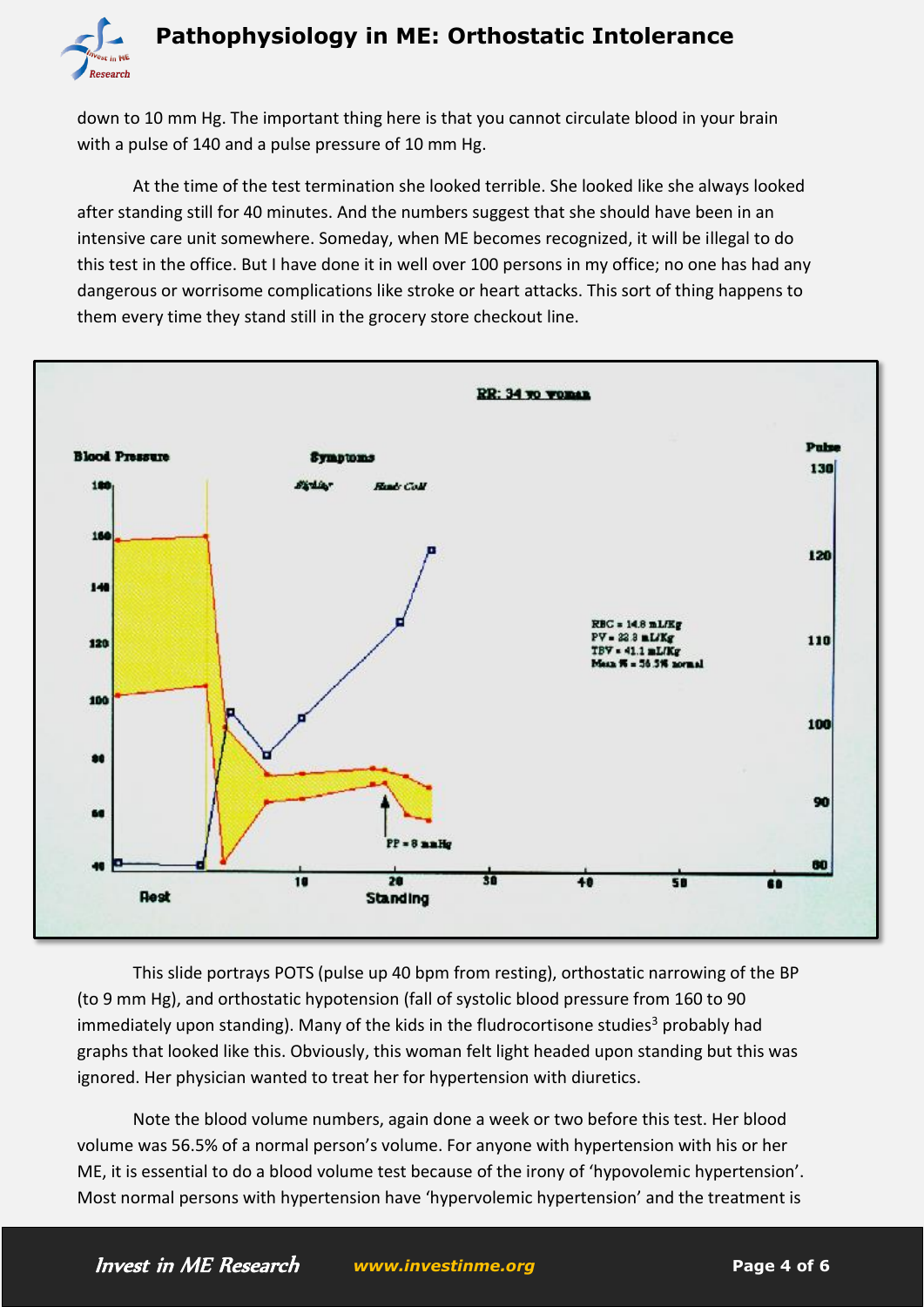

to reduce salt in the diet and treat with diuretics or fluid pills. Actually the blood volume test was developed for exactly this reason around 1960.

The responses to standing are said to be controlled by the autonomic nervous system<sup>[4](#page-4-3)</sup>, although this is an over-simplification. In ME there are four abnormalities that contribute to orthostatic intolerance: 1) low blood volume<sup>[5](#page-4-4)</sup>, 2) decreased cardiac output when standing<sup>[6](#page-4-5)</sup>, 3) abnormal venous enervation in the legs leading to reduced venous return<sup>[7](#page-4-6)</sup>, and 4) increased end-arteriolar pressure<sup>[8](#page-4-7)</sup>. These abnormalities overlap, but they all contribute to reduced blood flow in the brain.

By the way, the body, originally controlled by the primitive 'lizard-brain' knows what to do when the blood flow is poor; it shunts blood to the important organs: the heart, lungs and kidneys. The brain was an evolutionary afterthought.

In the next segment of this series I will address the blood volume.

**David S. Bell MD 1 Dunbridge Heights Fairport, NY 14450 [drdsbmd@gmail.com](mailto:drdsbmd@gmail.com) 28 July 2015**

- <span id="page-4-0"></span>1. Streeten DH. Orthostatic Disorders of the Circulation. Plenum. 1987; New York.
- <span id="page-4-1"></span>2. Gerrity T, Bates J, Bell D, Chrousos G, Furst G, Hedrick T, et al. Chronic fatigue syndrome: What role does the autonomic nervous system play in the pathophysiology of this complex illness? Neuroimmunomodulation. 2002; 10: 134-41.
- <span id="page-4-2"></span>3. Bou-Holaigh I, Rowe P, Kan J, Calkins H. The relationship between neurally mediated hypotension and the chronic fatigue syndrome. JAMA. 1995; 274: 961-7.
- <span id="page-4-3"></span>4. Streeten D. Orthostatic intolerance: a historical introduction to the pathophysiological mechanisms. Am J Med Sci. 1999; 317: 78-87.
- <span id="page-4-4"></span>5. Streeten DH, Thomas D, Bell DS. The roles of orthostatic hypotension, orthostatic tachycardia, and subnormal erythrocyte volume in the pathogenesis of the chronic fatigue syndrome. Am J Med Sci. 2000; 320(1): 1-8.
- <span id="page-4-5"></span>6. Peckerman A, Lamanca J, Dahl K, Chemitiganti R, Qureishi B, Natelson B. Abnormal Impedance cardiography predicts symptom severity in chronic fatigue syndrome. Am J Med Sci. 2003; 326(2): 55-60.
- <span id="page-4-6"></span>7. Streeten D. The role of impaired lower-limb venous innervation in the pathogenesis of the chronic fatigue syndrome. Am J Med Sci. 2001; 321: 163-7.
- <span id="page-4-7"></span>8. Hollingsworth K, Jones D, Taylor R, Blamire A, Newton J. Impaired cardiovascular response to standing in chronic fatigue syndrome. Eur J Clin Invest. 2010; May 20 [Epub ahead of print].